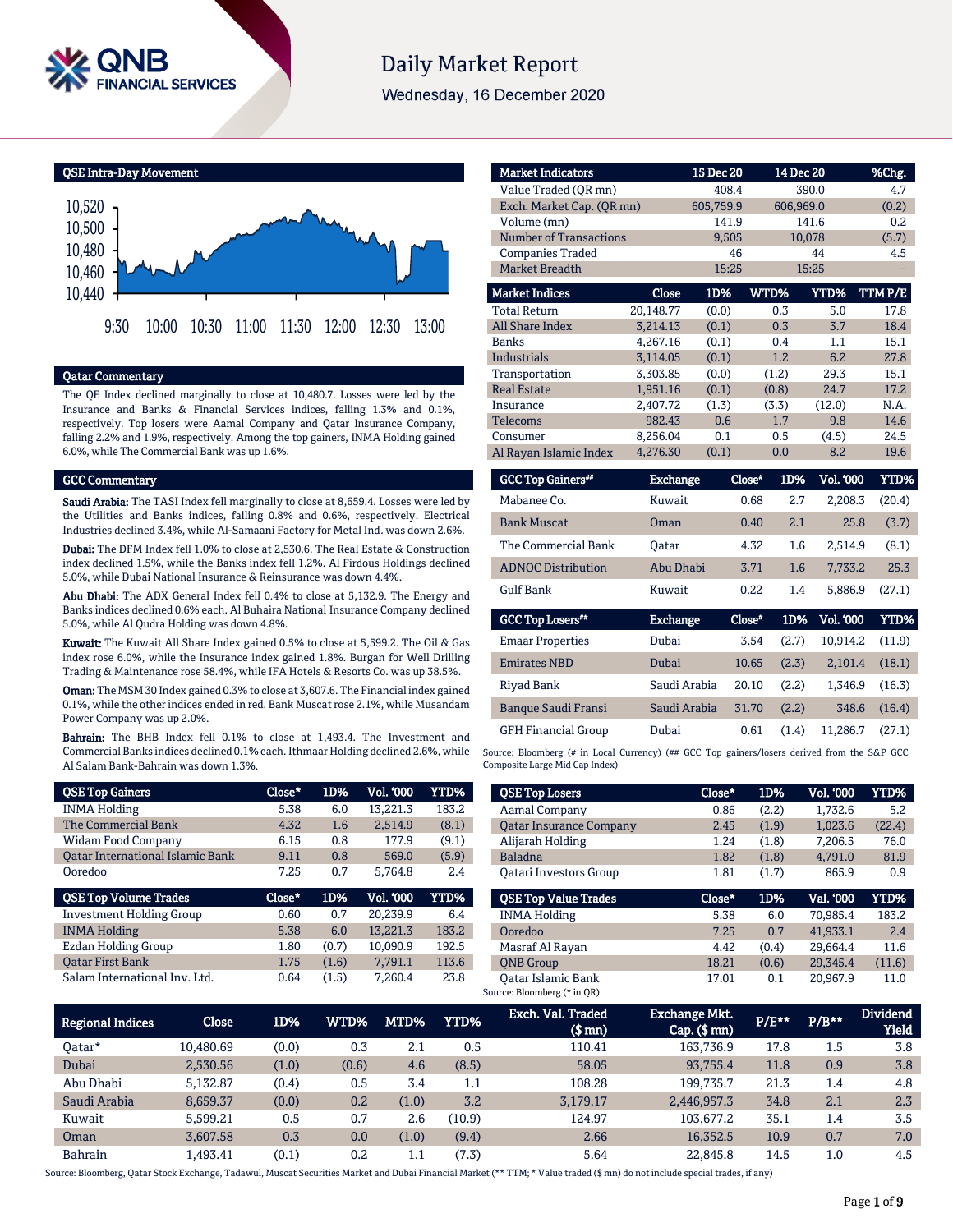### Qatar Market Commentary

- The QE Index declined marginally to close at 10,480.7. The Insurance and Banks & Financial Services indices led the losses. The index fell on the back of selling pressure from Qatari and Arab shareholders despite buying support from GCC and Foreign shareholders.
- Aamal Company and Qatar Insurance Company were the top losers, falling 2.2% and 1.9%, respectively. Among the top gainers, INMA Holding gained 6.0%, while The Commercial Bank was up 1.6%.
- Volume of shares traded on Tuesday rose by 0.2% to 141.9mn from 141.6mn on Monday. However, as compared to the 30-day moving average of 250.0mn, volume for the day was 43.3% lower. Investment Holding Group and INMA Holding were the most active stocks, contributing 14.3% and 9.3% to the total volume, respectively.

| <b>Overall Activity</b>        | Buy %* | Sell %* | Net (QR)         |
|--------------------------------|--------|---------|------------------|
| Qatari Individuals             | 37.55% | 39.53%  | (8,060,166.8)    |
| <b>Oatari Institutions</b>     | 23.83% | 28.77%  | (20, 189, 754.0) |
| Oatari                         | 61.39% | 68.30%  | (28, 249, 920.7) |
| <b>GCC</b> Individuals         | 0.92%  | 0.53%   | 1,612,652.7      |
| <b>GCC</b> Institutions        | 5.01%  | 1.33%   | 15,034,129.5     |
| <b>GCC</b>                     | 5.93%  | 1.85%   | 16,646,782.2     |
| Arab Individuals               | 8.53%  | 10.36%  | (7,471,256.3)    |
| <b>Arab Institutions</b>       | 0.14%  |         | 583,454.9        |
| Arab                           | 8.67%  | 10.36%  | (6,887,801.5)    |
| <b>Foreigners Individuals</b>  | 3.66%  | 3.93%   | (1,100,149.9)    |
| <b>Foreigners Institutions</b> | 20.35% | 15.56%  | 19,591,089.9     |
| <b>Foreigners</b>              | 24.02% | 19.49%  | 18,490,939.9     |

Source: Qatar Stock Exchange (\*as a % of traded value)

# Global Economic Data

| Date  | Market    | Source                                  | <b>Indicator</b>                     | Period     | Actual | <b>Consensus</b> | <b>Previous</b> |
|-------|-----------|-----------------------------------------|--------------------------------------|------------|--------|------------------|-----------------|
| 12/15 | US        | <b>Federal Reserve</b>                  | <b>Industrial Production MoM</b>     | Nov        | 0.4%   | 0.3%             | 0.9%            |
| 12/15 | <b>US</b> | <b>Federal Reserve</b>                  | Manufacturing (SIC) Production       | <b>Nov</b> | 0.8%   | 0.4%             | 1.1%            |
| 12/15 | France    | <b>INSEE National Statistics Office</b> | CPI MoM                              | Nov        | 0.2%   | 0.2%             | 0.2%            |
| 12/15 | France    | <b>INSEE National Statistics Office</b> | <b>CPI YoY</b>                       | <b>Nov</b> | 0.2%   | 0.2%             | 0.2%            |
| 12/15 | China     | National Bureau of Statistics           | <b>Industrial Production YoY</b>     | Nov        | 7.0%   | 7.0%             | 6.9%            |
| 12/15 | China     | National Bureau of Statistics           | <b>Industrial Production YTD YoY</b> | <b>Nov</b> | 2.3%   | 2.3%             | 1.8%            |

Source: Bloomberg (s.a. = seasonally adjusted; n.s.a. = non-seasonally adjusted; w.d.a. = working day adjusted)

### News

#### Qatar

- An official holiday at Qatar Stock Exchange on Thursday on the occasion of Qatar National Day – On the occasion of Qatar National Day, Thursday December 17, 2020 will be an official holiday. The market will resume trading on Sunday December 20, 2020. (QSE)
- $\bullet$  QOIS opens nominations for its board membership 2021 Qatar Oman Investment Company (QOIS) announced the opening of nominees for the board memberships, years from 2021 to 2023. Applications will be accepted starting from 16/12/2020 till 02:00 PM of 30/12/2020. (QSE)
- Vodafone Qatar covers Al Rayyan Stadium with its 5G network – In yet another 5G milestone, Vodafone Qatar announced yesterday that it has expanded its 5G network to cover Al Rayyan Stadium, paving the way for a truly incredible experience for fans during the FIFA World Cup Qatar 2022 and for all other local and international sporting events to take place in the stadium. The country will get its first glimpse of the visually stunning and culturally important 40,000 capacity venue on December 18 when the stadium plays host to Al Sadd

and Al Arabi and spectators can capture the event's highlights via 5G smartphones powered by Vodafone Qatar's incredibly fast 5G network. Al Rayyan Stadium is the third Qatar 2022 stadium to be covered with Vodafone GigaNet 5G, following Al Janoub and Education City. (Peninsula Qatar)

Page 2 of 9 Qatar's economic recovery unmatched in the region – The recovery in Qatar's economy is consistent and is unmatched in the region. The long term growth prospects of Qatar's economy are bright and the economy is expected to grow at a faster pace over the next decade, said a senior official of Qatar Financial Centre (QFC). "The Purchasing Managers' Index (PMI) tells us that Qatar's economic recovery is all about sustained recovery and new business and that is unmatched in our region. I see, for example, over the last four months that we have had a large increase in new orders and those continue to be so," QFC's Senior Economic Advisor, Thaddeus Malesa said in a video posted on QFC's social media account. The PMI readings have seen a consistent rise in the past few months. The PMI rose to 52.5 in November, from 51.5 in October, to signal an improvement in operating conditions in the non-energy private sector. The PMI stood at 51.5 in October, up fractionally from 51.4 in September,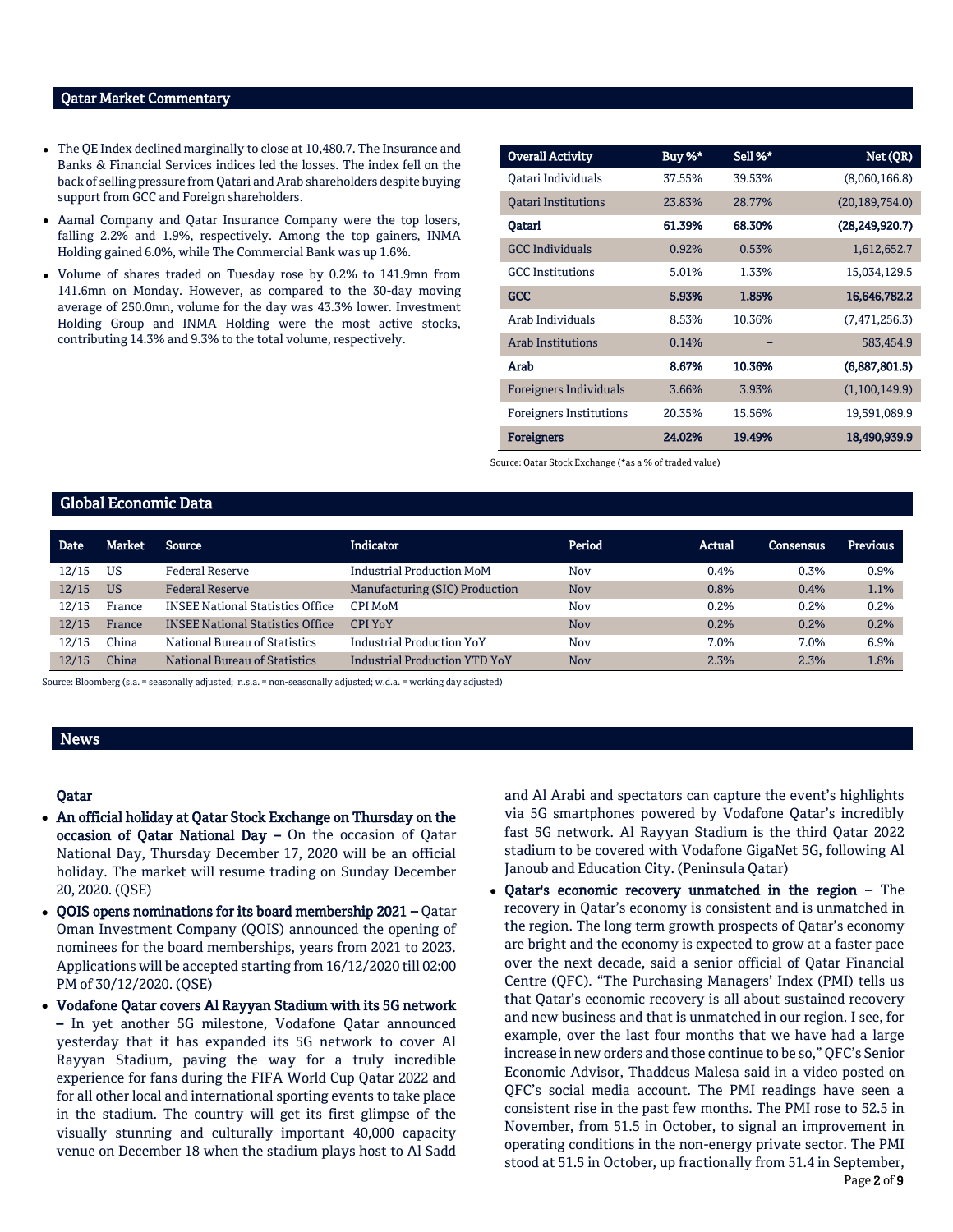driven by strong business expectations and realized transactions. "The Purchasing Managers' Index only covers four non-energy sectors and for Qatar's economy LNG, crude oil, condensates, and related products are extremely important and we have been fortunate because this diversified production suit that we have here in Qatar has been in continual demand throughout the COVID-19 crisis. So we have only had to shut in about 1.3 percent of that production over the period versus (some of) our neighbors have had to shut in 10 percent crude oil production during the same time," he added. Qatar's economy is expected to witness accelerated growth over the next decade, helped by World Cup related preparations, expansion of LNG production capacity and increased activities in free zones. (Peninsula Qatar)

 Ezdan: Building sales dominate property deals last week – Real Estate deals worth QR373.7mn took place between December 6 and 10 in Qatar, the latest Ezdan Real Estate (Ezdan) report has said, citing figures from the country's Real Estate Registration Department. Of this, building sales during the period generated QR210mn and 56.2% of the sale trade value. Meanwhile, the sale of vacant land lots saw transaction worth QR163.6mn, representing 43.8% of the total. Al-Daayan municipality witnessed the highest deals in terms of value by selling a multiuse land lot in Jeryan Jenayhat. The transaction generated up to QR16.5mn at a price of QR13,750 per square foot. The land lot extends over an area of 1200 square meters. (Qatar Tribune)

## International

- Fed will be tested in 2021 as vaccines boost US economic outlook – If 2020 was the year the Federal Reserve overhauled its game plan for supporting the US economy, 2021 will be the year its new approach gets tested should a coronavirus vaccine deliver the lift that many analysts expect. In its final policy meeting of the year this week, the US Central Bank is expected to keep its key overnight interest rate pinned near zero and to signal it will stay there for years to come; many analysts also expect new guidance on how long the Fed will keep up its massive bondbuying program. The super-easy monetary policy is part of a long-term strategy the Fed adopted in August to help it navigate a world of persistently low interest rates that limits the central bank's options for fighting downturns and makes it difficult to hit its 2% inflation goal. The idea is to counteract any unhealthy downward drag on prices by letting the economy run hotter than in the past. The Fed now plans to keep rates near zero until the economy reaches full employment and inflation hits 2% and is on track to exceed it. (Reuters)
- Fed joins global club of peers in climate change fight The US Federal Reserve said on Tuesday it has joined an international group of central banks focused on climate change risk, a signal that the Fed could move to incorporate the impacts of global warming into its regulatory writ. The Fed's membership in the Network of Central Banks and Supervisors for Greening the Financial System (NGFS) comes after a yearlong collaboration, the Fed said. It had been the only major global central bank besides the Reserve Bank of India that was not a member of the NGFS. "As we develop our understanding of how best to assess the impact of climate change on the financial system, we look forward to continuing and deepening our discussions with our

NGFS colleagues from around the world," Fed Chair, Jerome Powell said in a statement announcing the move. (Reuters)

- Facing year-end cut off, US banks scramble to extend COVID accounting relief – US banks are scrambling to persuade Washington policymakers to extend the Dec. 31 expiry of an accounting waiver that has allowed lenders to give struggling borrowers more leeway on their loans, several bankers and lobbyists said. If Congress fails to extend the relief as part of a new stimulus package being discussed by lawmakers, many lenders are likely to curtail loan modification programs, they said, making life much tougher for as many as 12mn Americans whose unemployment benefits are due to expire at around the same time. "This provision has given credit unions and banks some assurance that if they work with borrowers that are having financial difficulty as a result of the pandemic, that they can work with those borrowers and not have supervisory scrutiny," Chief Advocacy Officer, Credit Union National Association, Ryan Donovan said. "That's going to go away." To soften COVID-19's economic blow, Congress in March granted a federal moratorium on mortgage repayments. (Reuters)
- US import prices inch up in November US import prices rebounded less than expected in November as an increase in the cost of petroleum products was offset by cheaper food and motor vehicles, supporting views that inflation could remain moderate amid a resurgence in new COVID-19 infections and rising unemployment. The Labor Department said on Tuesday import prices edged up 0.1% last month after dipping 0.1% in October. Economists polled by Reuters had forecast import prices, which exclude tariffs, advancing 0.3% in November. In the 12 months through November, import prices decreased 1.0% after falling by the same margin in October. Petroleum prices increased 2.1% last month after slipping 0.1% in October. Excluding petroleum, import prices were flat after edging down 0.1% in October. Import prices have remained weak even as the dollar has depreciated about 7.4% versus the currencies of the US's main trade partners since April. Government data last week showed marginal increases in consumer and producer prices in November. Though the coronavirus pandemic has boosted prices of some goods because of supply and production constraints, it has weighed on services, leading to overall benign inflation. (Reuters)
- US manufacturing production beats expectations US manufacturing output increased more than expected in November, boosted by motor vehicle production, but momentum could slow in the months ahead as a fresh outbreak of COVID-19 infections keep workers at home and temporarily shut down factories. Manufacturing output rose 0.8% last month, the Federal Reserve said on Tuesday. Data for October was revised up to show production at factories increasing 1.1% instead of 1.0% as previously reported. Factory production remains below its pre-pandemic level. Economists polled by Reuters had forecast manufacturing output rising 0.3% in November. (Reuters)
- UK jobless rate rises again, redundancies hit record high Britain's jobless rate rose again in the three months to October and redundancies reached a record high as companies were hit by new coronavirus restrictions and prepared for the end of government job subsidies that were eventually extended into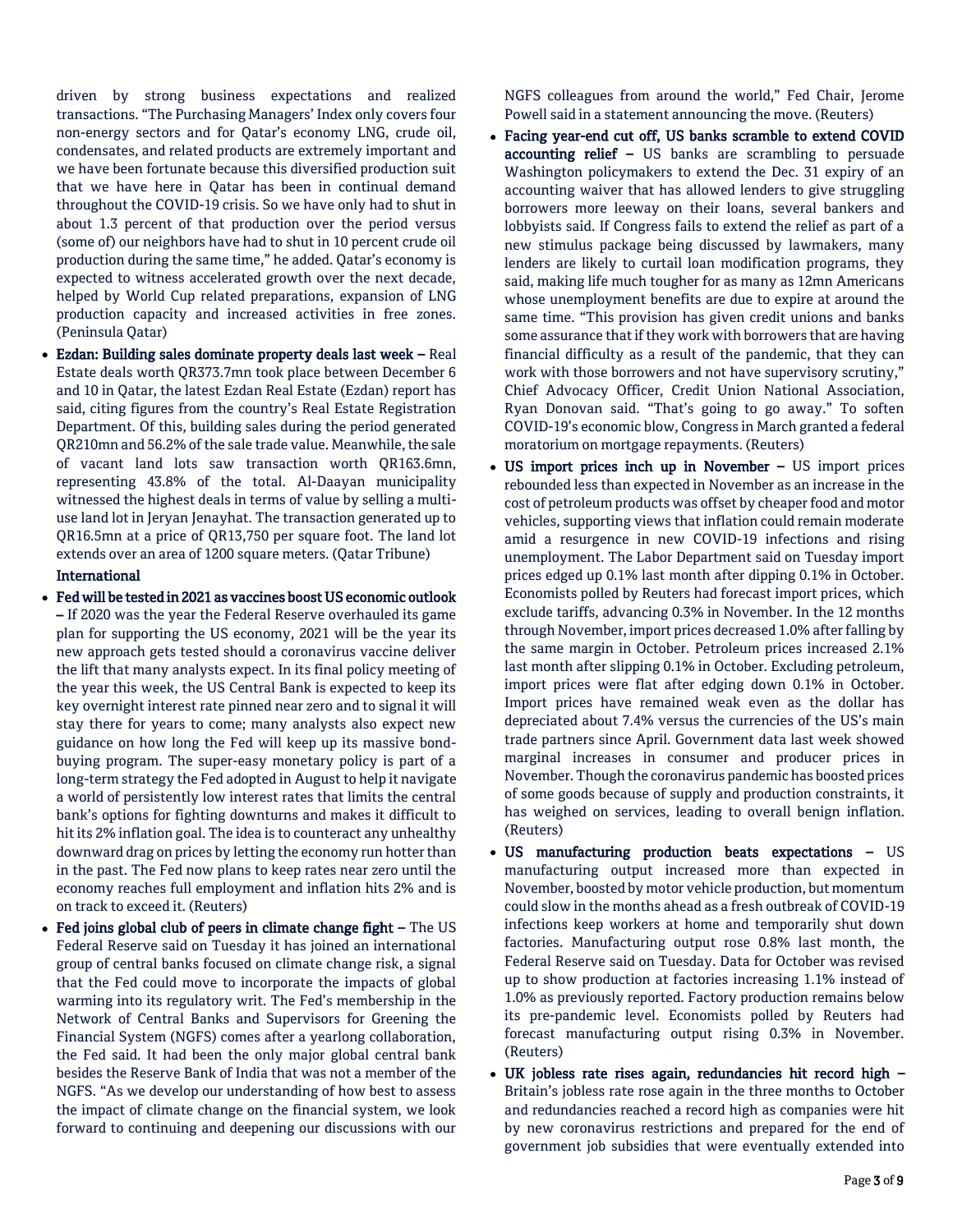2021. Official data showed the unemployment rate reached 4.9%, up from 4.8% in the three months to September, its highest in more than four years. However, the increase was smaller than expected by most economists. A Reuters poll had forecast a jump to 5.1%. The number of redundancies reached a record high of 370,000 in the August-to-October period, although it decreased in October alone, the Office for National Statistics said. "Overall we have seen a continuation of recent trends, with a further weakening in the labor market," ONS Director of economic statistics, Darren Morgan said. For much of the period covered by Tuesday's data, finance minister Rishi Sunak rejected calls to extend his broad job- retention scheme beyond a scheduled October 31 expiry, raising fears of an acceleration in job losses. But, as a second wave COVID-19 cases hit, Sunak was forced to extend the scheme until the end of March 2021. "The ... extension of furloughing will provide a lifeline for many jobs over the difficult winter months, but the big question is what happens after," Chief Economist at the Institute of Directors, Tej Parikh said. (Reuters)

- BOJ loads up \$6bn in ammunition to combat potential market turmoil – The Bank of Japan (BOJ) has decided to tap \$6bn in cash from a government account in a rare arrangement to ensure it has enough ammunition to combat any market disruptions caused by a recent resurgence in coronavirus infections. Under the arrangement announced on Wednesday, the central bank will buy dollar cash from the Ministry of Finance any time through to the end of March next year at the prevailing market exchange rate at the time. It will be the first time the BOJ will buy dollars outright from the MOF, underscoring the central bank's caution over the risk of renewed dollar-funding strains heading into the end of the year. The move is "in preparation for smoother execution of the Bank of Japan's operations, such as international financial cooperation and foreign currency supply to financial institutions," the central bank said in the statement. The decision will likely give the BOJ flexibility to address any dollar shortages that domestic financial institutions could face ahead of the year-end and the March closure of Japan's fiscal year. Japanese financial institutions have repeatedly faced dollar funding strains in times of market stress, though the BOJ's dollar-funding operations have drawn little demand in recent months as market conditions remained stable. (Reuters)
- Japanese stimulus to give GDP boost, fiscal reform in need -Japan's latest economic stimulus package to cushion the blow from the coronavirus pandemic is likely to boost the economy most strongly next fiscal year, while it underscored the need to achieve economic revival and fiscal reform, key ministers said. The ministers made the remarks as Prime Minister, Yoshihide Suga's cabinet approved on Tuesday a third supplementary budget to fund the \$708bn stimulus package, to help the economy recover from its COVID-induced slump in the second quarter. The COVID-19 crisis has forced Japan's government to put off fiscal reforms, even though it holds the industrial world's heaviest public debt burden, more than twice the size of its economy. "It's true that underlying fiscal conditions will worsen due to the third extra budget," Finance Minister, Tarao Aso told reporters after the cabinet approved the budget. "We must proceed to achieve both economic revival and fiscal reform so as not to cause loss of trust in finances and overcome the coronavirus crisis." The stimulus package is expected to boost

gross domestic product by around 0.5% in the current fiscal year through March, 2.5% in fiscal 2021, and 0.6% from fiscal 2022 onwards, Economy Minister, Yasutoshi Nishimura said on Tuesday. In its latest long-term growth projections, released in July, the government expected real GDP to shrink by 4.5% in the current fiscal year, followed by a 3.4% rebound in the next fiscal year through March 2022. (Reuters)

- Japan posts record run of export declines on soft US, China demand - Japan's exports fell in November, dashing expectations for an end to the two-year run of declines, largely due to weaker US- and China-bound shipments and suggesting a slower pace of recovery for the world's third-largest economy. The trade data is likely to be of some concern for policymakers counting on solid external demand to boost factory output and broader corporate activity to revive the economy. Ministry of Finance (MOF) data out on Wednesday showed exports fell 4.2% in November from a year earlier, defying the economists' median estimate of a 0.5% increase in a Reuters poll. It was the 24th straight month of decline, the longest stretch on record, and follows a 0.2% drop in the previous month. "Overall exports won't return to pre-virus levels until the middle of next year," said Tom Learmouth, Japan economist at Capital Economics. By destination, shipments to the United States contracted for the first time in three months, losing 2.5%, as weak demand for aircraft equipment helped offset higher car exports. Exports to China, Japan's largest trading partner, rose at the slowest pace in five months, growing 3.8%, driven by communication devices. (Reuters)
- Japan's factory activity moves closer to stabilization in December – Japan's factory activity came within striking distance of stabilization in December, a private-sector survey showed on Wednesday, even as a resurgence in coronavirus cases is taking a toll on economies globally, particularly in Europe. The slower decline in manufacturing will likely boost policymakers' confidence that Japan's export-oriented economy is able to pull through the crisis even as the services sector takes a heavy hit from a worsening flare-up in COVID-19 infections. The au Jibun Bank Flash Japan Manufacturing Purchasing Managers' Index (PMI) rose to a seasonally adjusted 49.7 from a final 49.0 in November, shrinking at the slowest pace in 19 months. The headline index came within reach of the 50.0 threshold that separates contraction from expansion, largely thanks to reduced contractions in output and new orders as well as a modest improvement of employment conditions. (Reuters)
- China, Japan cut US Treasury holdings in October -data China and Japan, the two largest non-US holders of Treasuries, reduced their holdings in October, data from the US Treasury department showed on Tuesday, continuing a trend of the last few months. China's holdings of Treasuries fell to \$1.054tn, the lowest since January 2017, cutting its load of US government debt for five straight months. Japan, the world's largest holder of Treasuries at \$1.269tn, also pared back its holdings for a third straight month. The decline in Japan's and China's stockpile of Treasuries was offset by a surge in holdings from Belgium and the UK, two countries used as financial centers for some of the biggest sovereign debt holders. (Reuters)

# Regional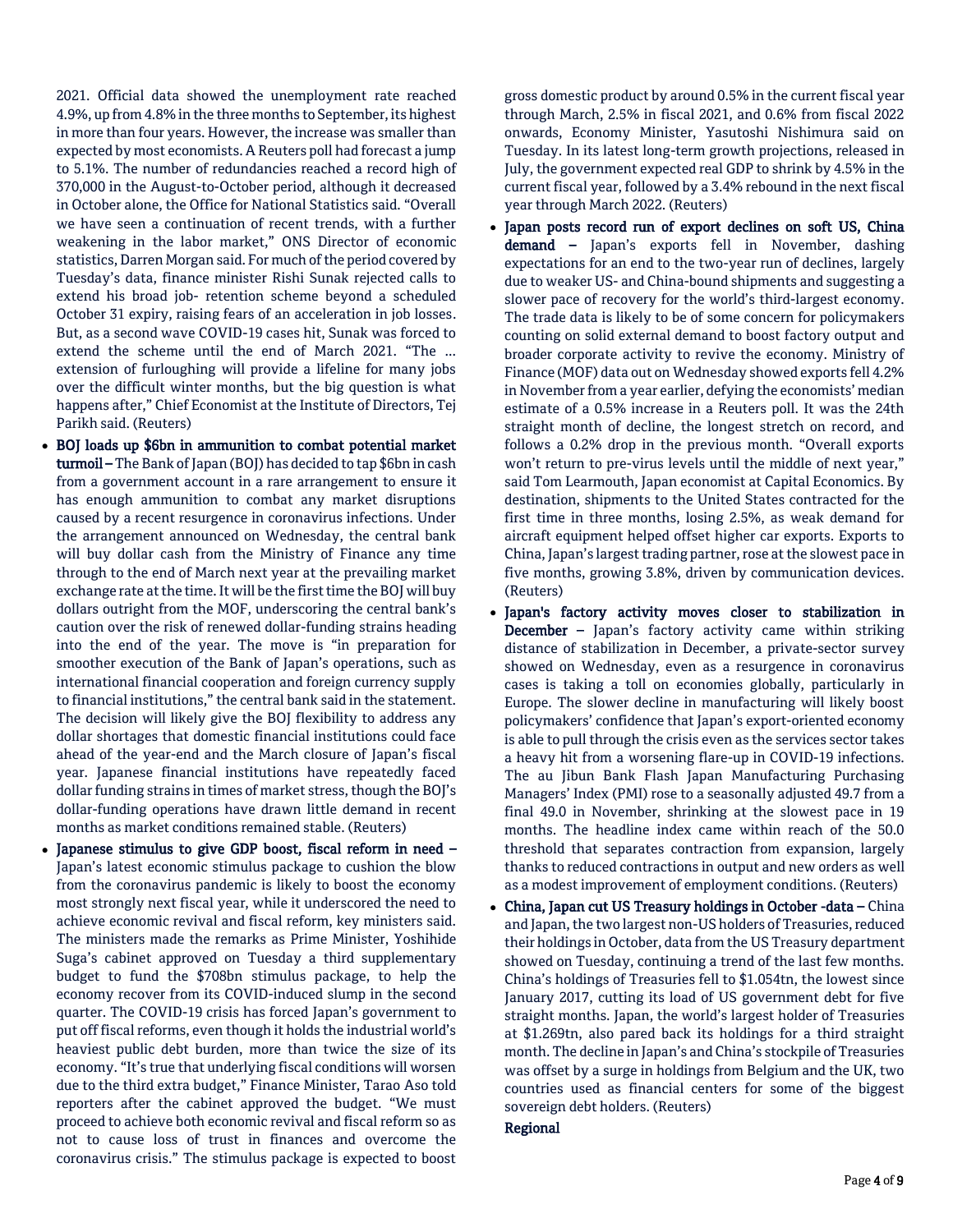- OPEC production rose in November after Libya surge, IEA says The OPEC pumped 25mn bpd in November, up 730k bpd from October, as Libyan production soared, the International Energy Agency (IEA) said in a monthly report. At 1.04mn bpd, Libyan supply was up 590k bpd from a month earlier. The other nations exempt from OPEC+ cuts -- Venezuela and Iran -- also boosted output to 450k bpd and 1.96mn bpd, respectively. Of those members with supply caps, the UAE posted the largest MoM increase, though its 2.5mn bpd of production remained below its quota. Iraqi output just exceeded its target at 3.81mn bpd. Saudi production edged up to 8.99mn bpd, just below its quota. Kuwaiti supply held steady at 2.3mn bpd. Production from African countries taking part in the cuts was relatively stable MoM. (Bloomberg)
- OPEC's President says oil cartel cannot rush output increases The president of OPEC reiterated that the oil producers' cartel should not rush to increase output early next year and said energy demand was still fragile with the coronavirus raging across parts of the world. Algeria's Energy Minister, Abdelmajid Attar, who holds OPEC's rotating presidency, said there was no guarantee the group and its allies would raise crude production by 2mn bpd by April, even after an agreement earlier this month to reach that level in steps. "Despite the positive signs and a significant improvement in oil prices, I think we should be very cautious," Attar said in an interview. "In the best-case scenario, we will be able to reach 2mn barrels daily as early as April. But this is not a goal in itself. What is important is to ensure that the global oil inventory surplus continues to erode, and that we are on the path to lasting market stabilization." (Bloomberg)
- Saudi November inflation at 5.8% YoY on higher food prices Saudi Arabia's consumer price index increased by 5.8% in November compared with the same month last year, official data showed on Tuesday, while remaining the same as October's rate. The world's largest oil exporter is facing a steep economic contraction this year amid low oil prices, while coronavirusinduced restrictions curbed global crude demand and hurt domestic activity. "Granted that the increase in the Value Added Tax (VAT) from 5% to 15% in July 2020 had an overall influence on consumer prices throughout the Kingdom, the rise of the CPI originated mainly from the increase in prices of Food and Beverages (+13.0%) and Transport (+8.0%)," the General Authority for Statistics said. The consumer price index decreased by 0.2% YoY in November 2019. Higher food prices were the main driver of the increase, the authority said. "In particular, the increase of prices of Meat (+14.8%) and Vegetables (+22.2) was remarkable," it said. The VAT hike contributed to an increase in non-oil revenue in the third quarter, but economists have said it will likely dampen economic recovery. (Reuters)
- Saudi 2021 budget cuts spending after deficit spike on oil, COVID-19 – Saudi Arabia announced a SR990bn budget for 2021 on Tuesday, around 7% less than estimated spending for this year, as the world's biggest oil exporter seeks to tame a huge deficit caused by lower petroleum revenues and the coronavirus crisis. The Kingdom expects to post a deficit of SR298bn this year, or 12% of GDP, as crude revenues are slated to drop by over 30%, and SR141bn or 4.9% of GDP next year, according to a budget statement. It plans to nearly balance its budget by 2023.

The finance ministry said the budget reflected "the ability to adopt appropriate policies to balance between growth, economic stability and fiscal sustainability in the medium and long term." Saudi Arabia expects the economy to shrink by 3.7% this year but to swing back to a 3.2% growth next year. Saudi Finance Minister, Mohammed al-Jadaan said in a press conference that most economic sectors had started to recover from the pandemic's impact in the second half of this year. "I think that the economic recovery of economic activities in the third and fourth quarters bodes well for economic growth in the coming years," he said. Chief Economist at Abu Dhabi Commercial Bank, Monica Malik said the deficit target for next year looked ambitious, "but this year we have seen vital support to the budget through strong Aramco dividend and investment returns, and these are likely to be key factors in 2021." Saudi Arabia expects public debt to increase to SR937bn next year from SR854bn this year. Government reserves at the Saudi central bank are expected to drop to SR280bn next year from an estimated 346 billion this year, the finance ministry said. Saudi Arabia expects reserves at SR346bn in 2020, SR280bn in 2021. Saudi Arabia tripled a value-added tax in July to 15% to boost state coffers and offset the drop in oil revenues. The world's biggest oil exporter has cut oil output this year as part of a deal with OPEC and other producers to stabilize the oil market, which hit a 21-year low below \$16 per barrel in April. "In view of the uncertainty surrounding the pace of the global economic recovery and the potential persistence of the crisis, predicting the state of the oil market becomes increasingly challenging," the ministry of finance said in the budget statement. This year revenues are estimated at SR770bn and SR849bn next year, the budget statement said. For 2020, Saudi Arabia estimated oil revenues at SR412bn after budgeting SR513bn and estimated non-oil revenues at SR358bn after budgeting SR320bn. Saudi Arabia does not disclose the oil price assumption on which it bases its budget, but Managing Director at MENA Advisors, Rory Fyfe said it was likely based on a Saudi export price of about \$48 per barrel. "This is roughly in line with market expectations," he said. Head of Research at Al Rajhi Capital, Mazen al-Sudairi said it was difficult to forecast oil revenues for the government "because it includes the additional variable of what dividends Aramco will pay to the government." State-owned Saudi oil giant Aramco has said it would pay an overall dividend of \$75bn this year, the large majority of which would go to the government. (Reuters)

 Saudi Arabia to get sovereign wealth fund dividend, has no tax hike plan – Saudi Arabia expects to receive up to SR25bn in dividends this year from its sovereign wealth fund, the Public Investment Fund (PIF), in a one-off measure aimed at boosting coffers battered by low oil prices. "We called for part of the dividends, so we are possibly going to receive around SR15bn to SR25bn in dividends from PIF," Finance Minister, Mohammed al-Jadaan told Reuters, after the announcement of Saudi Arabia's 2021 budget. He said receiving dividends from PIF's profits was an exceptional decision and that the government generally does not plan to call for dividends from the fund in the future. PIF is Saudi Arabia's Crown Prince Mohammed bin Salman's vehicle of choice for his ambitious plan to transform the economy and wean it off oil revenues. Due to a collapse in oil prices and output cuts after the coronavirus pandemic curbed global demand for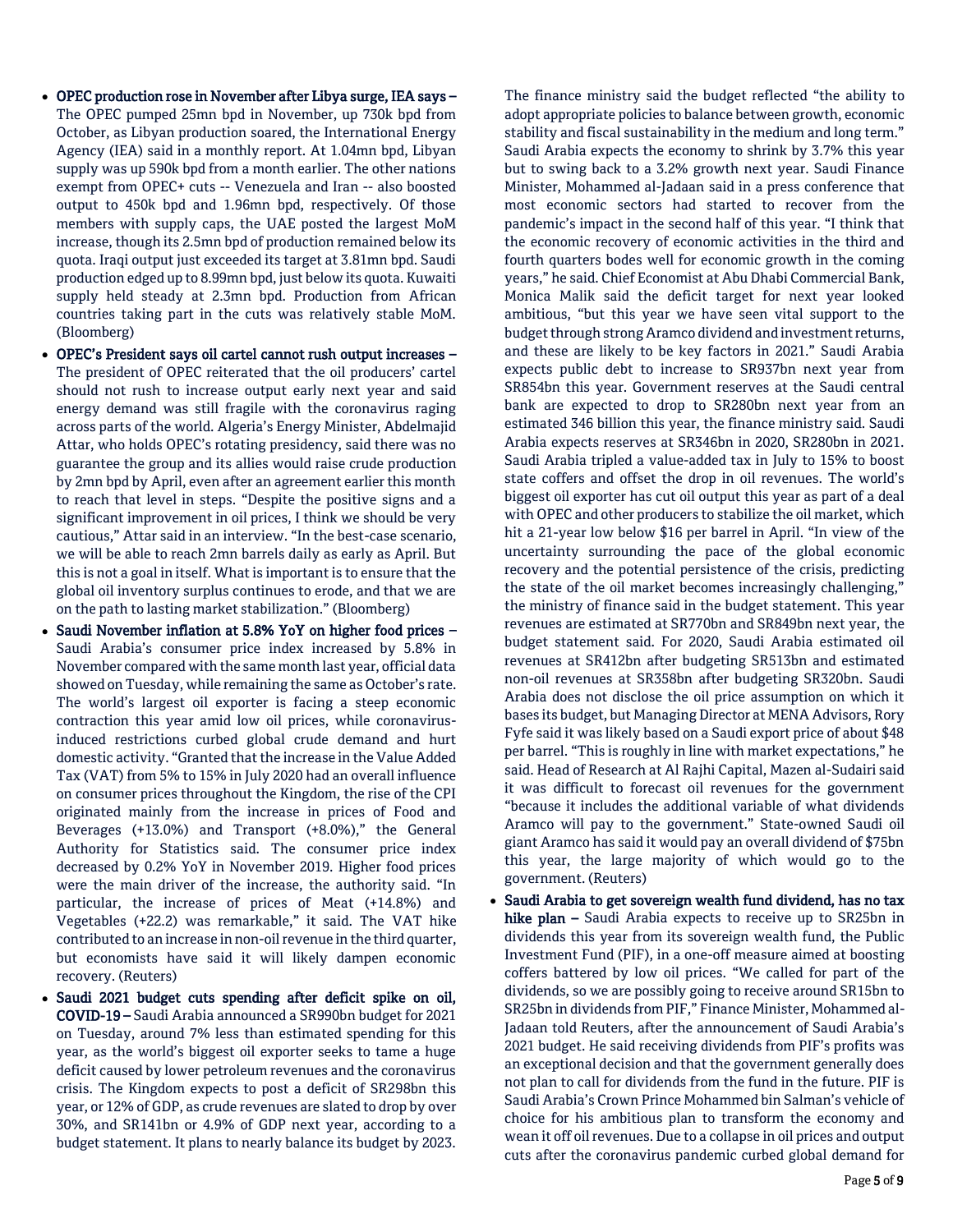crude, Saudi Arabia's oil revenues are expected to drop by over 30% this year. To partly offset that, the kingdom tripled a valueadded tax in July to 15%. Jadaan said there were no immediate plans to raise taxes and, when asked, said introducing an income tax was not on the cards. Jadaan said this year's \$40bn transfer from the Saudi central bank to the PIF to back its investments was "a very exceptional transfer in a very exceptional year," adding there were no plans currently to make further such transfers. PIF invested most of those funds abroad and made a profit of more than 19% in a seven-to-eight-month period, Jadaan said. (Reuters)

- Saudi Arabia and OPEC+ working for oil market stability Saudi Arabia is working with OPEC+ producers for the stability of oil markets, state-run Saudi Press Agency reported on Tuesday, citing Saudi Crown Prince Mohammed Bin Salman. "As part of its policy to maintain the stability of global energy markets, Saudi Arabia, in cooperation with OPEC+ countries, is working toward the stability of oil markets." (Bloomberg)
- Sipchem signs deal with Linde for Saudi industrial gas projects Sahara International Petrochemical Company (Sipchem) has signed contract with Linde to set up a joint venture for developing industrial gas projects and networks in Saudi Arabia's Jubail Industrial City. The main focus will be on building production facilities to supply carbon monoxide, hydrogen, syngas ammonia and associated gases. The joint venture is expected to attract about \$500mn in investments over five years. The contract is for 20 years. (Bloomberg)
- US pushes for energy unions between UAE, Bahrain and Israel The US is seeking to build on the historic diplomatic recognition of Israel by the UAE and Bahrain, holding joint talks on energy cooperation between the three Middle Eastern Countries. American Energy Secretary, Dan Brouillette led the discussions from Abu Dhabi, with the aim of facilitating flows of natural gas and power across the region, he told reporters Tuesday on a call. Brouillette met his counterparts from the UAE and Bahrain in person, while Israel's Energy Minister, Yuval Steinitz, joined the discussion virtually. Despite the Middle East being an energyrich region, the UAE and Bahrain did not have formal, diplomatic relations with Israel until this year, when the countries signed US-brokered accords recognizing one another. (Bloomberg)
- UAE, Bahrain to get a boost from COVID-19 vaccine rollout Middle East economies are slowly recovering from the COVID-19 crisis, but it will take about two years before it can go back to precrisis levels, according to a report from Oxford Economics. The GDP for the region will hit -6.8% this year and 2.9% in 2021, compared to an average pace of 2.6 percent between 2010 and 2019, the report commissioned by chartered accountancy body, ICAEW, said. Within the GCC, the GDP will fall by 5.3% this year and recover by 2.4% in 2021. The rollout of the COVID-19 vaccine, however, will be positive for certain markets, particularly in the UAE and Bahrain, where economies have higher dependence on tourism. Economies around the world have contracted due to the coronavirus pandemic. Countries in the Gulf are facing a double whammy because of low oil prices, following an OPEC+ deal in April that called for a cut in oil production. (Zawya)
- Dubai will be a strong partner for investors and developers postpandemic – Dubai is a strong partner for real estate investors,

developers and corporate occupiers thanks to its tight governance arrangements, said JLL. The real estate consultant said the city of Dubai offers strong coordination and clarity around responsibilities, which makes way for a predictable investment system as well as leadership to drive long-term agendas. Dubai is one of a number of cities identified in the JLL report The Business of Cities as quick, capable and productive in responding to opportunities. CEO of JLL MEA, Thierry Delvaux said: "As the report highlights, cities like Dubai are far better equipped to enter into sustained partnerships with investors and developers, given their governance models. "What 2020 has proven is that while macro fundamentals are important, qualitative characteristics such as good governance, management, health and safety will have a large impact on where people choose to live, work and play. (Zawya)

- Mubadala to take significant stake in Asper's \$572mn investment vehicle – Abu Dhabi state investor Mubadala said on Tuesday it will take a significant stake in Asper Investment Management's Dorothea investment vehicle that plans to build a network of district heating services across the Netherlands. Dorothea is targeting to deploy more than \$571.77mn in the project, the statement said. Other investors in Dorothea include APG and the European Investment Bank. (Reuters)
- ADNOC's ICV plans will drive over \$43.6bn into economy, create jobs, support SMEs - Abu Dhabi National Oil Company (ADNOC) is doubling down on its In-Country Value (ICV) commitments. Addressing ADNOC's Private Sector and ICV Forum, Group CEO, Sultan Al Jaber said that in the next five years, ADNOC will direct approximately an additional \$43.6bn into UAE's economy through the ICV program. "This represents a substantial financial spill over impact that will create more opportunities for the private sector and support post COVID-19 economic growth," Al Jaber said. The program aims to nurture new local and international partnerships and business opportunities for the private sector, fostering socio-economic growth and creating job opportunities for Emiratis. "ICV ensures that more economic value remains within the UAE from the contracts ADNOC awards. We want to make sure what we spend here stays here and helps stimulate the growth of the private sector and local economy," he added. Since launching the ICV program in 2018, ADNOC has driven AED76bn back into the UAE's economy and created more than 2,000 private sector jobs for Emiratis. "In 2020 alone we have supported over 400 Emirati-owned SMEs with contracts valued at AED5bn," Al Jaber said. (Zawya)
- Abu Dhabi signs off on another merger in energy services sector – General Holding Corporation (Senaat) and other minority shareholders of National Petroleum Construction Company (NPCC), announced that Shareholders of National Marine Dredging Company (NMDC), on Tuesday voted to approve their offer to combine NPCC with NMDC. Following completion of the transaction, Senaat, which is part of ADQ, and other minority shareholders of NPCC would transfer NPCC to NMDC. Chief Investment Officer at ADQ and Chairman of Senaat, Khalifa Sultan Al Suwaidi said, "We are pleased to see that the shareholders of NMDC have approved our recommended offer to combine NPCC with NMDC. The transaction will create one of the largest and most diversified engineering, procurement and construction players in the region, and the complementary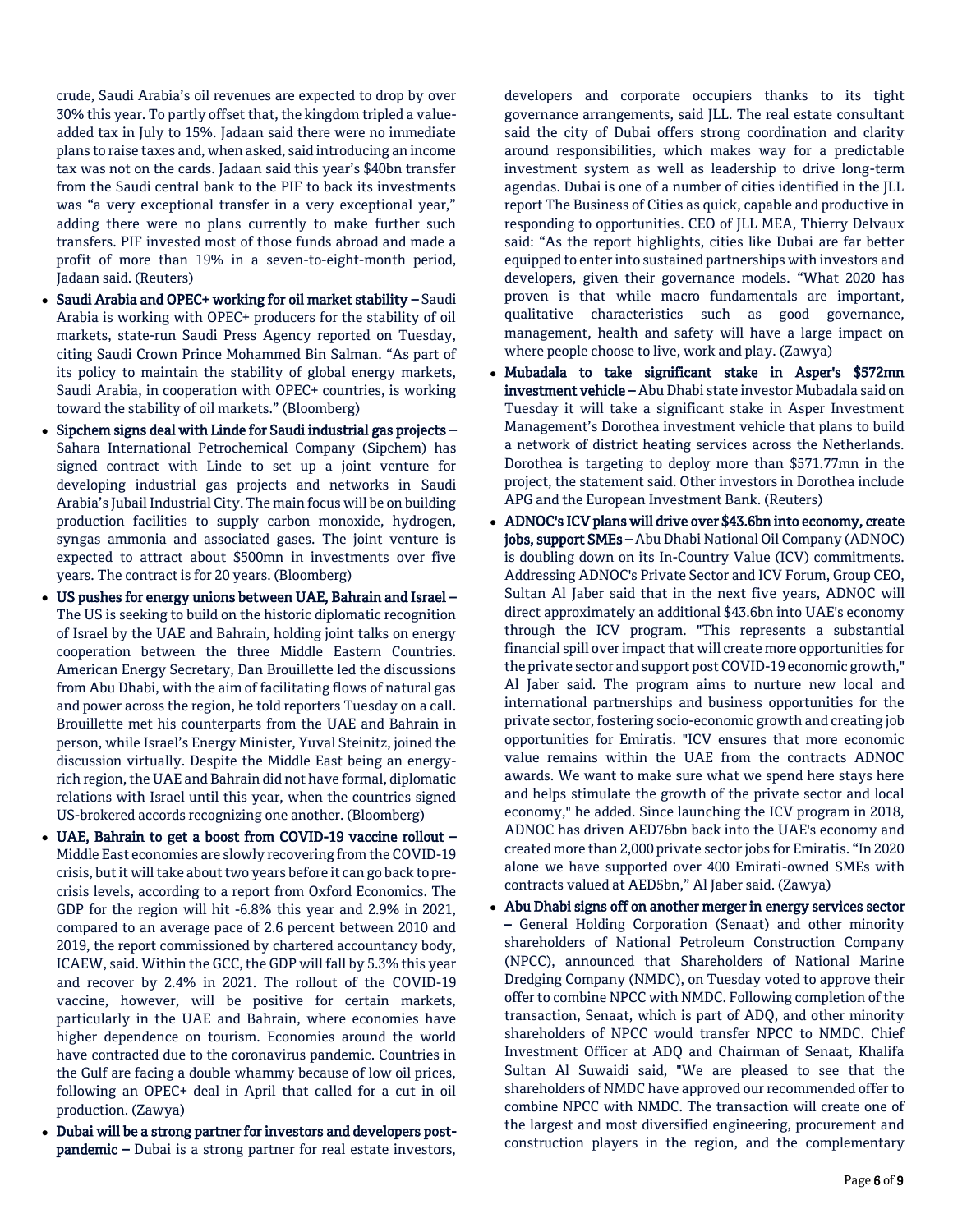nature of the businesses provides a strong platform to capture growth opportunities." Senaat and other minority shareholders of NPCC will transfer the entire issued share capital of NPCC to NMDC. In consideration for the transfer of NPCC, NMDC would issue to Senaat and other minority shareholders of NPCC a convertible instrument, convertible into 575,000,000 ordinary shares in NMDC upon closing of the transaction. The price at which the convertible instrument will convert into shares in NMDC is AED4.40 per share. The transaction is subject to regulatory and other approvals including approval by the KSA General Authority for Competition and the UAE Securities and Commodities Authority. (Zawya)

- ADIB UK provides \$58.8mn structured financing for B&Q let retail warehouses – Abu Dhabi Islamic Bank (ADIB)-UK, has provided structured financing of \$58.8mn across three (B&Q) let retail warehouse assets. The first transaction was with Bank of London and the Middle East (BLME) in respect of their retail warehouse investment in Castleford, West Yorkshire. The second transaction was with Kamco Invest in respect of their clients' retail warehouse investments in Bury and Grimsby. The three assets are all predominantly let to B&Q Limited, the UK's largest DIY and home improvement retailer, on full repairing and insuring leases with approximately nine years remaining, no tenant break options, and upwards only rent reviews, according to a statement from ADIB. B&Q is owned by Kingfisher Plc, Europe's largest home improvement retail group and the third largest in the world. The DIY sector has proven one of the most resilient sectors during the COVID-19 pandemic and the company has benefited from a surge in home DIY projects as people have spent more time in garden and undertaking home renovations during the lockdowns. (Zawya)
- Fitch affirms Bank of Sharjah's IDR at 'BBB+'; downgrades VR to 'b-' – Fitch Ratings has affirmed UAE-based Bank of Sharjah's (BOS) Long-Term Issuer Default Rating (IDR) at 'BBB+' with a Stable outlook. Fitch has also downgraded the bank's Viability Rating (VR) to 'b-' from 'b+' and maintained it on Rating Watch Negative (RWN). The downgrade of the VR reflects the bank's asset quality deterioration and weaker profitability, which is putting further pressure on already weak capital ratios. The maintained RWN on BOS's VR reflects potential pressures from the bank's UAE operations in the context of a weaker operating environment. Fitch believes the bank's financial profile may deteriorate further in the near term, in particular, BOS's asset quality which is undermined by an already very high stage 3 loans ratio (although stage 3 loans are partially provisioned and collateralized), a stage 2 loans ratio that is significantly higher than peers, and a very high level of foreclosed assets on its balance sheet. Further asset quality deterioration is expected to put pressure on already weak capitalization, with only thin buffer over the minimum total capital adequacy requirement at end-3Q2020. BOS entered the crisis in a relatively weak financial position, which heightens its sensitivity to the current depressed economic environment. The RWN also reflects Fitch's view that further pressures will arise on the bank's asset quality and capital from its exposure to Lebanon through its wholly owned subsidiary Emirates Lebanon Bank (ELB). These include ELB's foreign-currency assets (current accounts, long-term placements, mandatory reserves and certificates of deposits) trapped at the Banque du Liban (BdL; central bank of Lebanon)

and the loan portfolio, which is largely US dollar-denominated. Fitch believes there are uncertainties around BdL's freeze of Lebanese banks' foreign-currency assets, including mandatory reserves, as an alternative source for subsidizing the imports of the main commodities (such as oil, medicines and flour) amid the large depletion of its foreign currency reserves. Fitch will aim to resolve the RWN within the next six months, once it has fully assessed the impact of the economic shock on the bank and its credit profile. Fitch will in particular monitor BOS's ability to decisively address its problem assets and capital shortfalls. BOS's IDRs, SR and SRF reflect a high probability of support being available to the bank from the UAE authorities, if needed. Fitch's view of support factors in the sovereign's strong ability to support the banking system, sustained by sovereign wealth funds and recurring revenue mostly from hydrocarbon production, notwithstanding lower oil prices. Fitch also expects a high propensity of the UAE authorities to support the banking sector, which has been demonstrated by its strong, timely and predictable record of supporting its domestic banks. This view also reflects close ties with and partial government ownership of some banks, including BOS (17% owned by Sharjah Asset Management). BOS's SRF is two notches below the UAE Domestic Systemically Important Banks' (D-SIB) SRF of 'A' due to Fitch's view that BOS is of moderate systemic importance based on its approximate 1% market share of total assets in the UAE banking system and the bank's niche corporate focus. Fitch assigns Short-Term IDRs according to the mapping correspondence described in our rating criteria. A 'BBB+' Long-Term IDR can correspond to a Short-Term IDR of either 'F2' or 'F1'. In the case of BOS, we opted for 'F2', the lower of the two Short-Term IDR options. This is because a significant proportion of UAE banking sector funding is related to the government and a stress scenario for banks is likely to come at a time when the sovereign itself is experiencing some form of stress. Fitch judges this "wrong-way" risk to be high in the UAE, and this is reflected in the choice of Short-Term IDR. (Bloomberg)

 Kuwait Emir tells parliament: reform needed, stop disputes – Kuwait's ruler told the new parliament, in which opposition candidates made gains, that comprehensive reform was needed to help the Gulf Arab state exit its worst economic crisis in decades and that there was no time for "fabricating conflicts". Emir Sheikh Nawaf al-Ahmad al-Sabah took the reins in September following the death of his brother at a time the wealthy OPEC member state is facing a severe liquidity crunch due to low oil prices and the coronavirus crisis. "Our country's path faces serious problems and big challenges which call for putting in place a comprehensive reform program," Sheikh Nawaf said in Tuesday's address at the new assembly's first session. "There is no room for wasting more efforts, time and capabilities on fabricated conflicts, disputes and settling accounts which have become a source of frustration and discontent for citizens and an obstacle to any achievement." This month's parliamentary polls saw two thirds of lawmakers lose their seats as opposition candidates made gains in results that analysts say could hamper government efforts to enact fiscal reform in the cradle-to-grave welfare state and end legislative gridlock over a debt law that would help boost state coffers. (Reuters)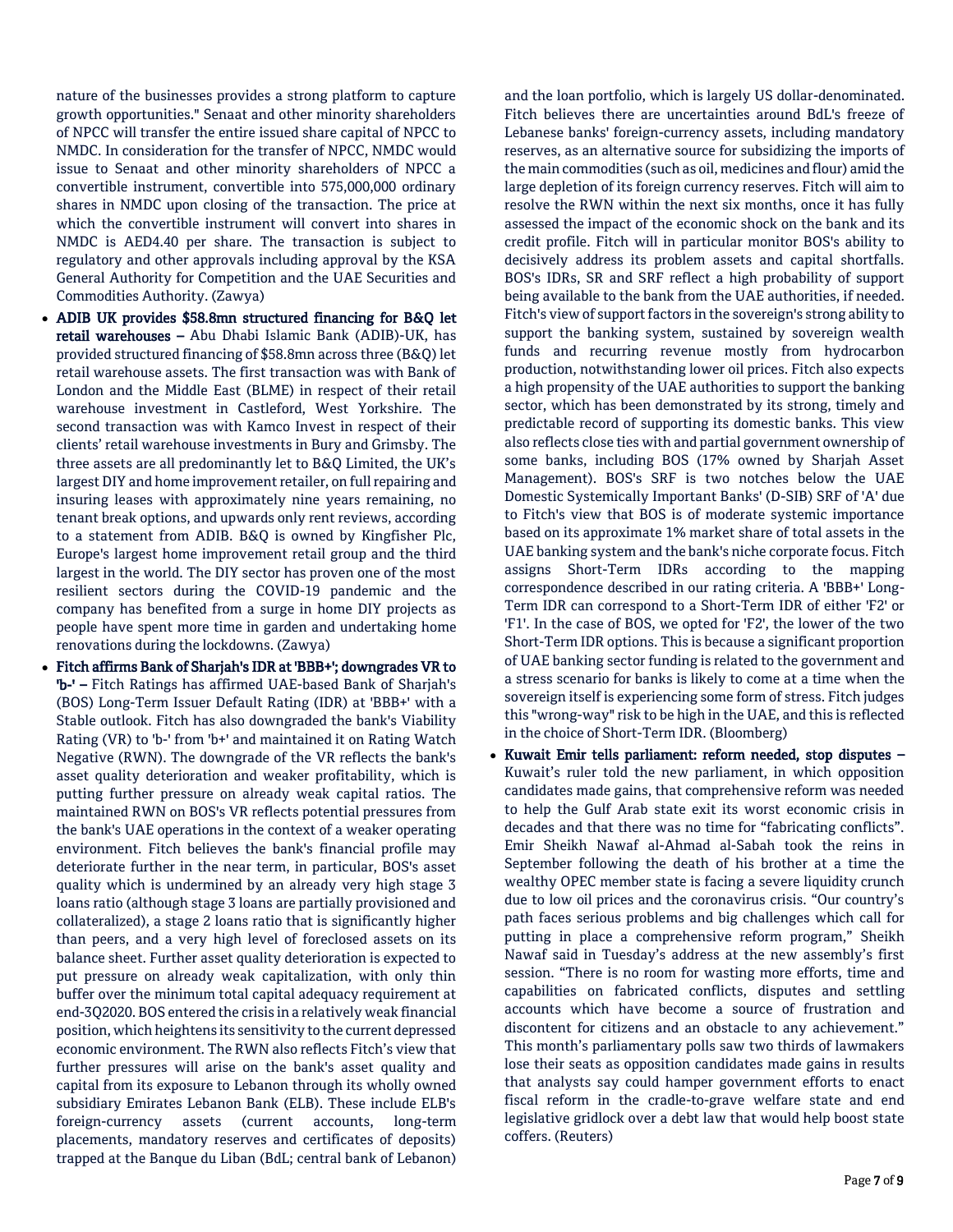- Kuwait sells KD290mn 91-day bills; bid-cover at 9.82x Kuwait sold KD290mn of 91-day bills due on March 16, 2021 on December 15. Investors offered to buy 9.82 times the amount of securities sold. The bills have a yield of 1.125% and will settle on December 15, 2020. (Bloomberg)
- Oman issues license to import Pfizer BioNTech Covid vaccine Oman's health ministry has issued a license to import the vaccine developed by Pfizer and BioNTech against the novel coronavirus, the Sultanate's state-run TV channel said on Tuesday. (Reuters)